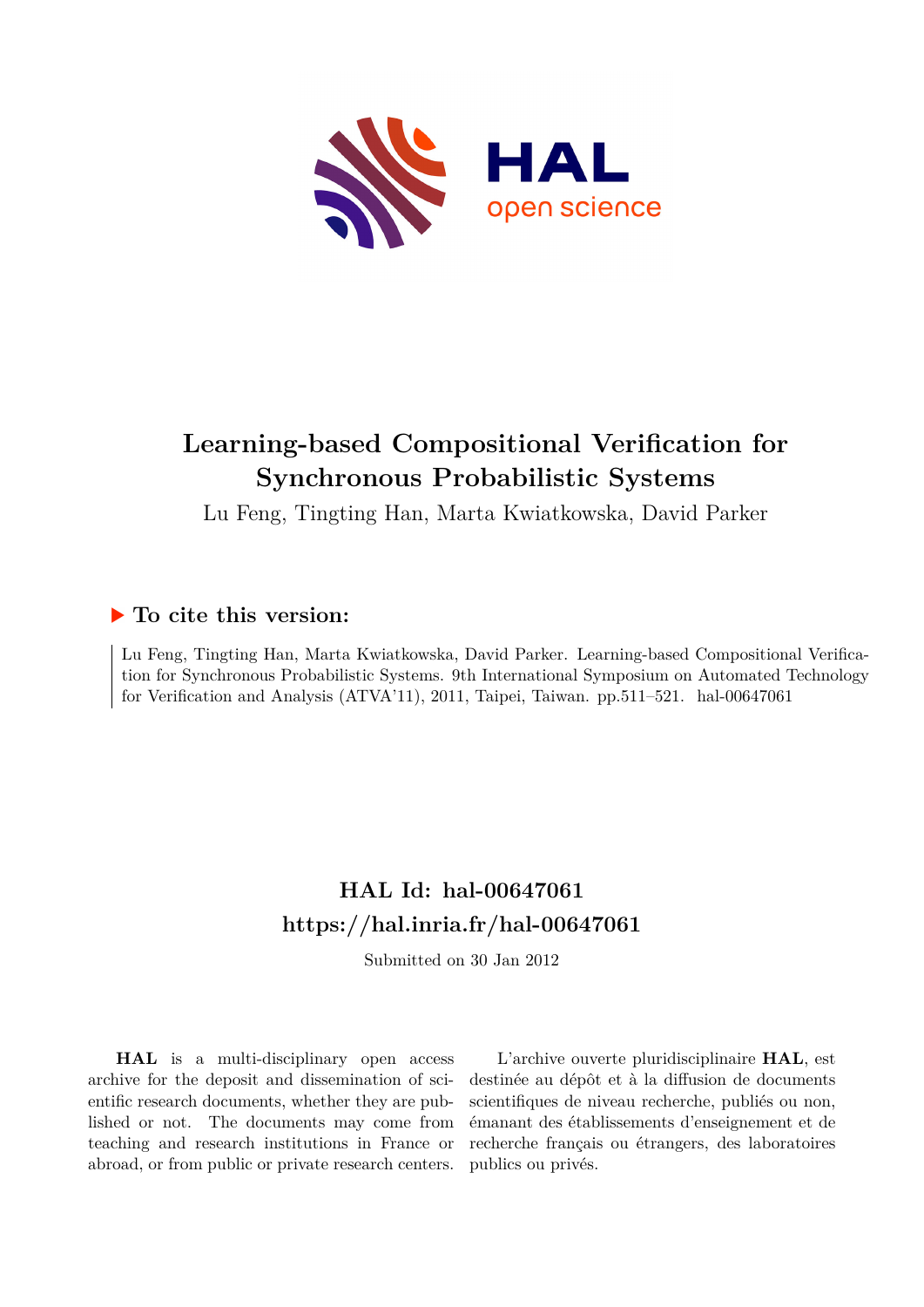### Learning-based Compositional Verification for Synchronous Probabilistic Systems

Lu Feng, Tingting Han, Marta Kwiatkowska, and David Parker

Department of Computer Science, University of Oxford, Oxford, OX1 3QD, UK

Abstract. We present novel techniques for automated compositional verification of synchronous probabilistic systems. First, we give an assume-guarantee framework for verifying probabilistic safety properties of systems modelled as discretetime Markov chains. Assumptions about system components are represented as probabilistic finite automata (PFAs) and the relationship between components and assumptions is captured by weak language inclusion. In order to implement this framework, we develop a semi-algorithm to check language inclusion for PFAs and a new active learning method for PFAs. The latter is then used to automatically generate assumptions for compositional verification.

#### 1 Introduction

Probabilistic model checking is a formal verification technique for analysing quantitative properties of systems that exhibit stochastic behaviour. A key challenge in this area is scalability, motivating the development of *compositional* verification methods that decompose the analysis of a large system model into smaller sub-tasks. We focus on the *assume-guarantee* paradigm, in which each system component is analysed under an *assumption* about the other component(s) it is composed with. After checking that the assumption is satisfied, proof rules are used to deduce properties of the overall system.

Several assume-guarantee frameworks for verifying probabilistic systems have been proposed, mainly for models with both probabilistic and nondeterministic behaviour [1,13,10]. The main difficulty when developing such a framework is formulating an appropriate notion of *assumptions* that can support compositional reasoning. Our goal is to develop assume-guarantee techniques for probabilistic model checking that are practical, efficient and fully-automated. This means that assumptions should ideally: (i) be expressive enough for practical applications; (ii) allow efficient, fully-automated verification; and (iii) be amenable to automatic generation.

One promising direction is the framework of [13] (and its extensions in [10,9]). In [13], assumptions are *probabilistic safety properties* (e.g. "event A always occurs before event B with probability at least 0.98") and [10] generalises this to boolean combinations of  $\omega$ -regular and reward properties. In both cases, this yields efficiently checkable assumptions and the approaches were successfully implemented and applied to some large case studies. Furthermore, [9] shows how to *automatically* generate probabilistic safety property assumptions [13] using *learning* techniques based on L\*.

In this work, we continue to develop probabilistic assume-guarantee techniques in which assumptions can be automatically generated via learning. In particular, our focus is on using a more expressive class of assumptions. Probabilistic safety property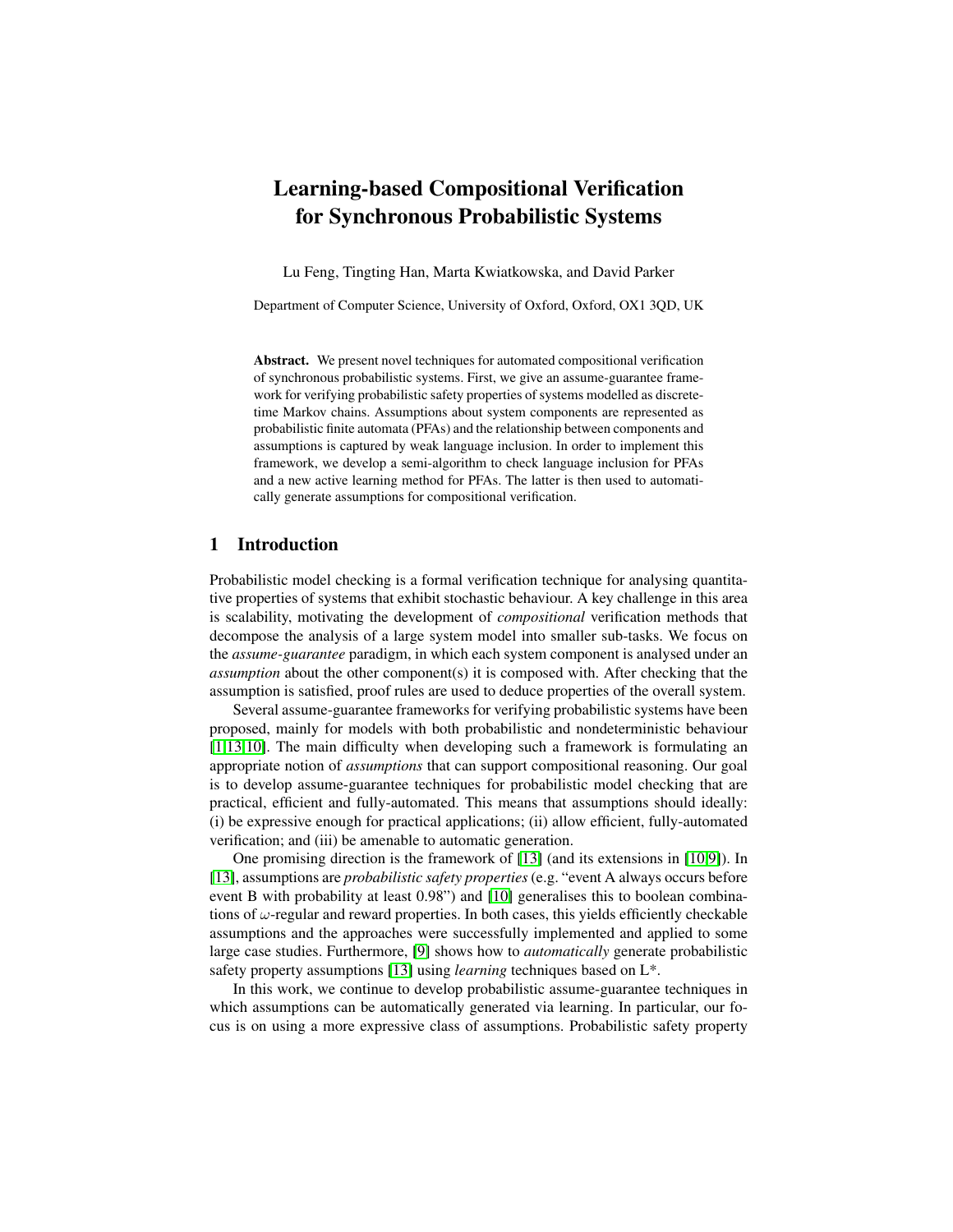assumptions [13] can only capture a limited amount of information about a component, restricting the cases where assume-guarantee reasoning can be applied. The framework of [13] is *incomplete* in the sense that, if the property being verified is true, there does not necessarily exists an assumption that can be used to verify it compositionally.

This paper proposes novel techniques for compositional probabilistic verification in which assumptions are *probabilistic finite automata* (PFAs) [15]. Unlike [13,10], our approach *is* complete. Furthermore, as in [10], we use learning to automatically generate assumptions. PFAs represent weighted languages, mapping finite words to probabilities. In our framework, an assumption about a system component  $M$  is represented by a PFA that gives upper bounds on the probabilities of traces being observed in M. This is an inherently *linear-time* relation, which is well-known to be difficult to adapt to compositional techniques for systems that exhibit both probabilistic and nondeterministic behaviour [16]. So, in the present work, we restrict our attention to *fully probabilistic* systems. To do so, we model components as *probabilistic I/O systems* (PIOSs), which, when combined through *synchronous* parallel composition, result in a (fully probabilistic) discrete-time Markov chain (DTMC). The relation between a PIOS M and a PFA A representing an assumption about M is captured by *weak language inclusion*. Based on this, we give an asymmetric proof rule for verifying probabilistic safety properties on a DTMC composed of two PIOSs.

In order to implement our framework, we give an algorithm to check weak language inclusion, reducing it to the existing notion of (strong) language inclusion for PFAs. Although checking PFA language *equivalence* (that each word maps to the same probability) is decidable in polynomial time [18,7], checking language *inclusion* is undecidable [5]. We propose a semi-algorithm, inspired by [18], to check language inclusion; in the case where the check fails, a minimal counterexample is produced.

We also develop a novel technique for *learning* PFAs, which we use to automatically generate assumptions for our framework. Our algorithm, like L\*, is based on *active learning*, posing queries in an interactive fashion about the PFA to be generated. Several active PFA learning algorithms exist [12,17,4] but are not suitable for our needs: [12] applies to a restricted class of PFAs, [17] needs to know the size of the PFA in advance, and [4] actually learns multiplicity automata, which may contain negative values.

Full version: For an extended version of this paper, including additional details, explanations and running examples, experimental results and proofs, see [8].

#### 2 Preliminaries

We first briefly describe *probabilistic finite automata* and *discrete-time Markov chains*. We use  $SDist(S)$  to denote the set of probability *sub-distributions* over set S,  $\eta_s$  for the point distribution on  $s \in S$ , and  $\mu_1 \times \mu_2$  for the product distribution of  $\mu_1$  and  $\mu_2$ .

**Definition 1** (PFA). *A* probabilistic finite automaton *(PFA) is a tuple*  $A = (S, \overline{s}, \alpha, P)$ *, where* S *is a finite set of states,*  $\overline{s} \in S$  *is an initial state,*  $\alpha$  *is an alphabet and*  $P : \alpha \rightarrow$  $(S \times S \rightarrow [0, 1])$  *is a function mapping actions to transition probability matrices. For*  $\text{each } a \in \alpha \text{ and } s \in S, \sum_{s' \in S} \mathbf{P}(a)[s, s'] \in [0, 1].$ 

A PFA A defines a mapping  $Pr^A: \alpha^* \rightarrow [0, 1]$  giving the probability of accepting each finite word  $w \in \alpha^*$ . Intuitively, the probability  $Pr^A(w)$  for a word  $w = a_1 \cdots a_n$  is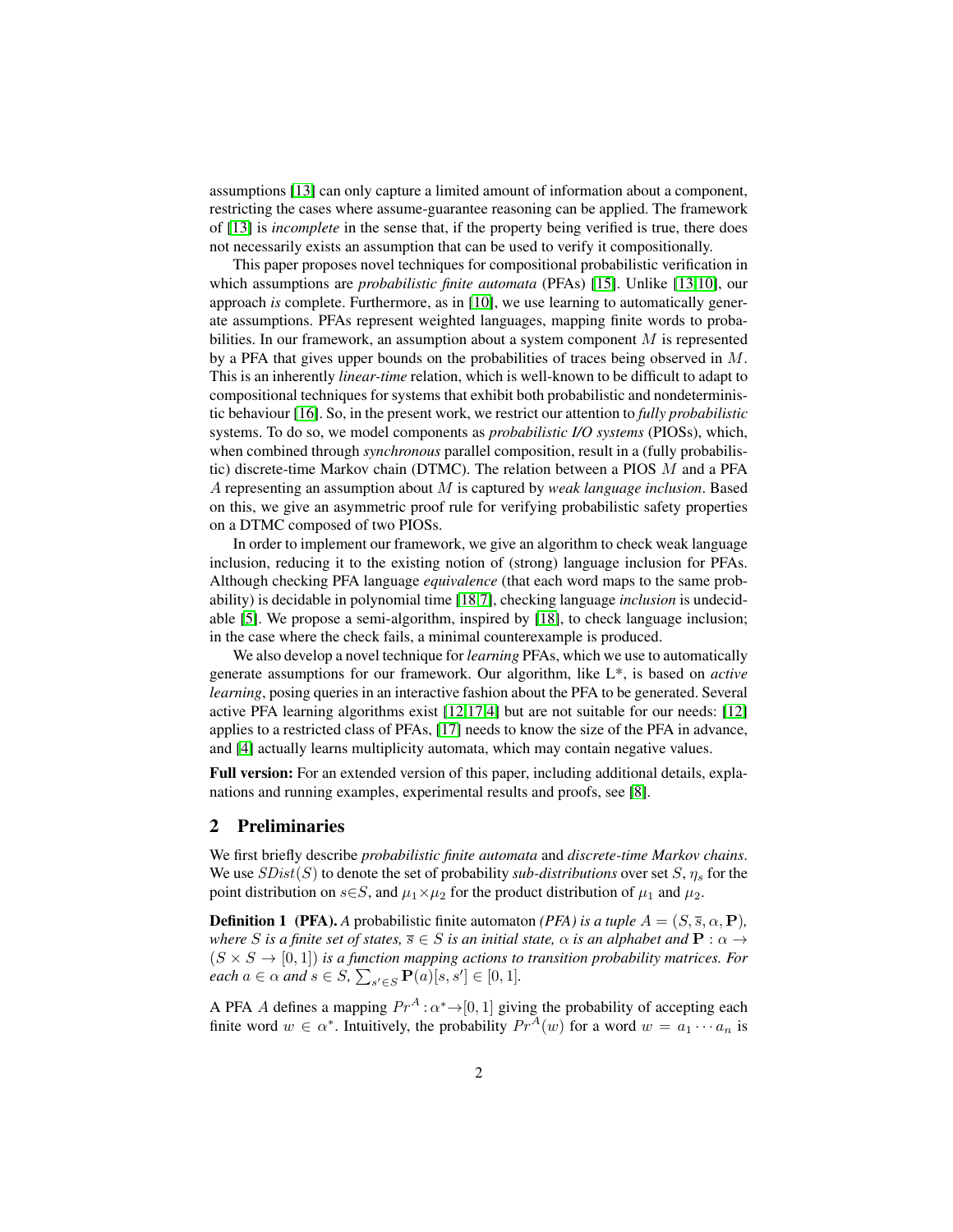determined by tracing paths through A that correspond to w, with  $P(a)[s, s']$  giving the probability to move from s to s' on reading a. More precisely, we let  $\iota$  be an S-indexed 0-1 row vector with  $\iota[s] = 1$  if and only if  $s = \overline{s}$ ,  $\kappa$  be an S-indexed column vector of 1s and  $P(w) = P(a_1) \cdots P(a_n)$ . Then, we define  $Pr^A(w) = \iota P(w) \kappa$ .

**Definition 2** (Language inclusion/equivalence). *Given two PFAs A<sub>1</sub> and A<sub>2</sub> with the same alphabet*  $\alpha$ *, we say*  $A_1$  *and*  $A_2$  *are related by (strong)* language inclusion *(resp.* language equivalence), denoted  $A_1 \sqsubseteq A_2$  (resp.  $A_1 \equiv A_2$ ), if for every word  $w \in \alpha^*$ ,  $Pr^{A_1}(w) \leqslant Pr^{A_2}(w)$  (resp.  $Pr^{A_1}(w) = Pr^{A_2}(w)$ ).

**Definition 3** (DTMC). A discrete-time Markov chain *(DTMC) is a tuple*  $D=(S, \overline{s}, \alpha, \delta)$ *, where* S *is a finite set of states,*  $\overline{s} \in S$  *is an initial state,*  $\alpha$  *is an alphabet of* action labels *and*  $\delta$  :  $S \times (\alpha \cup {\tau}) \rightarrow SDist(S)$  *is a (partial)* probabilistic transition function, such *that, for any s,*  $\delta(s, a)$  *is defined for at most one*  $a \in \alpha \cup \{\tau\}$ *.* 

If  $\delta(s, a) = \mu$ , the DTMC can make a transition, labelled with action a, and move to state s' with probability  $\mu(s')$ . We denote such transitions by  $s \stackrel{a}{\to} \mu$  (or  $s \stackrel{a}{\to} s'$ ). The DTMC deadlocks when  $\delta(s, a)$  is not defined for any a, which we denote by  $s \nrightarrow$ . We use action label  $\tau$  to denote a "silent' (or "internal") transition. A (finite or infinite) path through D is a sequence of transitions  $\theta = s_0 \stackrel{a_0}{\rightarrow} s_1 \stackrel{a_1}{\rightarrow} \cdots$  with  $s_0 = \overline{s}$ .

In this paper, we consider *probabilistic safety properties*  $\langle G \rangle_{\geq p}$ , where G is a *regular safety property* [3], defining a set of "good" executions, and  $p \in [0, 1]$  is a probability bound. Model checking  $\langle G \rangle_{\geq p}$  reduces to solving a linear equation system [3].

#### 3 Assume-Guarantee for Synchronous Probabilistic Systems

We now define a compositional verification framework for fully probabilistic systems. Components are modelled by *probabilistic I/O systems* (PIOSs). These exhibit (input) nondeterminism but, when composed *synchronously* in parallel, result in a DTMC.

**Definition 4 (PIOS).** A probabilistic I/O system *(PIOS) is a tuple*  $M = (S, \overline{s}, \alpha, \delta)$ , *where* S and  $\overline{s}$  *are as for DTMCs, and the alphabet*  $\alpha$  *and transition function*  $\delta$  :  $S \times$  $(\alpha \cup {\tau}) \rightarrow SDist(S)$  *satisfy the following two conditions: (i)*  $\alpha$  *is partitioned into three disjoint sets of input, output and hidden actions, which we denote*  $\alpha^I, \alpha^O$  *and*  $\alpha^H$ , respectively; input actions  $\alpha^I$  are further partitioned into  $m$  disjoint bundles  $\alpha^{I,i}$  $(1 \le i \le m)$  for some m; (ii) the set  $enab(s) \subseteq \alpha \cup {\tau}$  of enabled *actions for each state* s (*i.e. the actions a for which*  $\delta(s, a)$  *is defined) satisfies either*  $|enab(s)| = 1$  *if*  $enab(s) \in \alpha^O \cup \alpha^H \cup {\tau}$  *or*  $enab(s) = \alpha^{I,i}$  *for some input action bundle*  $\alpha^{I,i}$ *.* 

From any state  $s$  of a PIOS  $M$ , there is either a single transition with an output, hidden or  $\tau$  action, or k transitions, each with one action from a particular bundle  $\alpha^{I,i}$  comprising k input actions. Transitions and paths in PIOSs are defined as for DTMCs. The probability of a finite path  $\theta = s_0 \frac{\tilde{a}_0}{\sqrt{a_0}} s_1 \cdots \frac{\tilde{a}_{n-1}}{s_n} s_n$  in M is given by  $Pr^M(\theta) = \prod_{i=0}^{n-1} \delta(s_i, a_i)(s_{i+1})$ . Since PIOSs only have nondeterminism on input actions, the probability for a word  $w \in (\alpha \cup \{\tau\})^*$  is well defined: letting  $wd(\theta)$  denote the word  $a_0 \dots a_{n-1}$  of actions from path  $\theta$ , we have  $Pr^M(w) = \sum_{w d(\theta) = w} Pr^M(\theta)$ . Then, letting  $st : (\alpha \cup \{\tau\})^* \alpha \to \alpha^*$  be the function that removes all  $\tau s$ , we define the probability  $Pr_{\tau}^{M}(w')$  for a  $\tau$ -free word  $w' \in \alpha^*$  as  $Pr_{\tau}^{M}(w) = \sum_{w=st(w')} Pr^{M}(w').$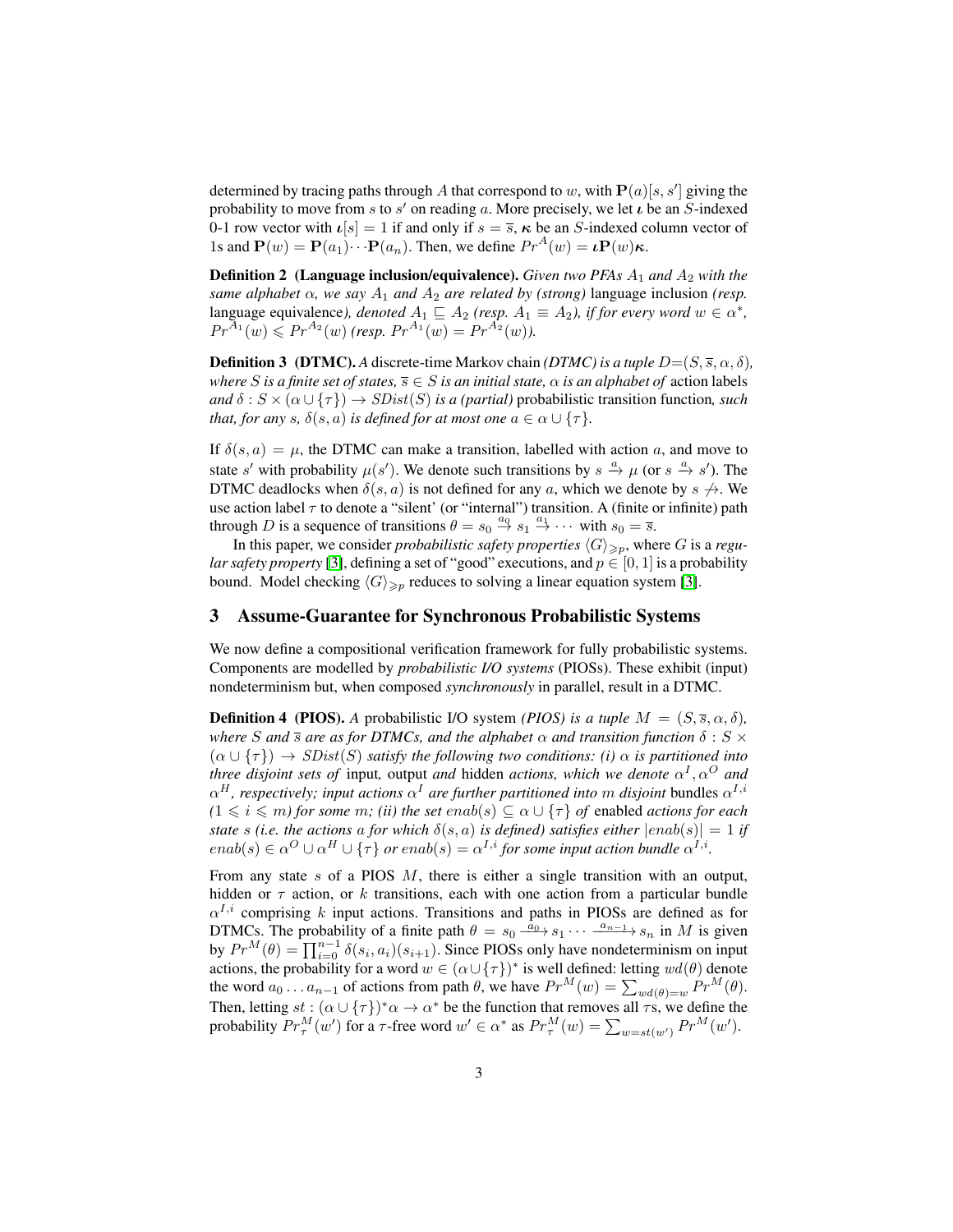

Fig. 1. Running example: two PIOSs  $M_1$  and  $M_2$ .

**Example 1.** Fig. 1 depicts two PIOSs  $M_1$  and  $M_2$ .  $M_1$  is a data communicator which chooses (probabilistically) to either send or receive data. This simple example only models receiving; choosing to send results in a failure.  $M_1$  tells  $M_2$ , a data generator, that it is ready to receive using action  $ready. M<sub>2</sub>$  should then send a sequence of packets, modelled by the alternating actions  $d\theta$  and  $d\theta$ . If  $M_1$  has failed, it sends a message *fail*.  $M_2$  also has an initialisation step (*init*), which can fail. With probability 0.8, it is ready to receive signals from  $M_1$ ; otherwise, it just tries to send packets anyway. Input/output actions for  $M_1, M_2$  are labelled with ?/! in the figure; all other actions are hidden. Each PIOS has a single input action bundle:  $\alpha_1^{I,1} = \{ d\theta, d\theta, \alpha_2^{I,1} = \{ \text{ready}, \text{fail} \}.$ 

Given PIOSs  $M_1$ ,  $M_2$  with alphabets  $\alpha_1$ ,  $\alpha_2$ , we say  $M_1$  and  $M_2$  are *composable* if  $\alpha_1^I = \alpha_2^O$ ,  $\alpha_1^O = \alpha_2^I$  and  $\alpha_1^H \cap \alpha_2^H = \emptyset$  and define their parallel composition as follows.

Definition 5 (Parallel composition). *The* parallel composition *of composable PIOSs*  $M_i = (S_i, \overline{s}_i, \alpha_i, \delta_i)$  for  $i=1, 2$  is given by the PIOS  $M_1||M_2 = (S_1 \times S_2, (\overline{s}_1, \overline{s}_2), \alpha, \delta)$ *, where*  $\alpha = \alpha^H = \alpha_1^I \cup \alpha_1^O \cup ((\alpha_1^H \cup \{\bot\}) * (\alpha_2^H \cup \{\bot\}))$  *and, for*  $b_i \in \alpha_i^H \cup \tau$  *and*  $a \in \alpha_1^I \cup \alpha_1^O$ ,  $\delta$  *is defined such that*  $(s_1, s_2) \stackrel{\gamma}{\to} \mu_1 \times \mu_2$  *iff one of the following holds:*  $(i)$   $s_1 \stackrel{a}{\rightarrow} \mu_1$ ,  $s_2 \stackrel{a}{\rightarrow} \mu_2$ ,  $\gamma = a$ ; (ii)  $s_1 \stackrel{b_1}{\rightarrow} \mu_1$ ,  $s_2 \stackrel{b_2}{\rightarrow} \mu_2$ ,  $\gamma = b_1 * b_2$ ; (iii)  $s_1 \stackrel{b_1}{\rightarrow} \mu_1$ ,  $s_2 \stackrel{a}{\rightarrow}$  $($ or  $s_2 \nrightarrow$ ),  $\mu_2 = \eta_{s_2}, \gamma = b_1 * \bot$ ; (iv)  $s_1 \stackrel{a}{\rightarrow}$  (or  $s_1 \nrightarrow$ ),  $s_2 \stackrel{b_2}{\rightarrow} \mu_2, \mu_1 = \eta_{s_1}, \gamma = \bot * b_2$ .

Notice PIOS  $M_1||M_2$  has only  $\tau$  or hidden actions and can thus be considered a DTMC.

We next introduce our notion of *assumptions* about PIOSs, for which we use a specific class of PFAs and *weak language inclusion*, which relaxes the definition of language inclusion for PFAs introduced earlier by ignoring  $\tau$  actions.

**Definition 6** (Assumption). Let M be a PIOS with alphabet  $\alpha = \alpha^I \oplus \alpha^O \oplus \alpha^H$ *and input action bundles*  $\alpha^I = \biguplus_{i=1}^m \alpha^{I,i}$ . An assumption A *about* M *is a PFA*  $A =$  $(S, \overline{s}, \alpha, P)$  *satisfying, for each state*  $s \in S$ *: (i) either all or none of the actions in a bundle*  $\alpha^{I,i}$  ( $1 \leq i \leq m$ ) are enabled in s; (ii)  $p^{\max}(s) \in [0,1]$ , where:

$$
p^{\max}(s) \stackrel{\text{def}}{=} \sum_{a \in \alpha^{O} \cup \alpha^{H}} \sum_{s' \in S} \mathbf{P}(a)[s, s'] + \sum_{i=1}^{m} p_i^{\max}(s) \text{ and } p_i^{\max}(s) \stackrel{\text{def}}{=} \max_{a \in \alpha^{I,i}} \sum_{s' \in S} \mathbf{P}(a)[s, s']
$$

Definition 7 (Weak language inclusion/equivalence). *For PIOS* M *with alphabet* α *and an assumption* A *about* M*, we say that* M *and* A *are related by* weak language inclusion (resp. equivalence), denoted  $M \sqsubseteq_w A$  *(resp.*  $M \equiv_w A$ *), if for every word*  $w \in \alpha^*$ ,  $Pr_{\tau}^M(w) \leqslant Pr^A(w)$  (resp.  $Pr_{\tau}^M(w) = Pr^A(w)$ ).

A *valid* assumption A for M is one that satisfies  $M \sqsubseteq_w A$ . We can reduce the problem of checking whether this is true to the problem of checking (strong) language inclusion between two PFAs (see Section 4) by the following proposition.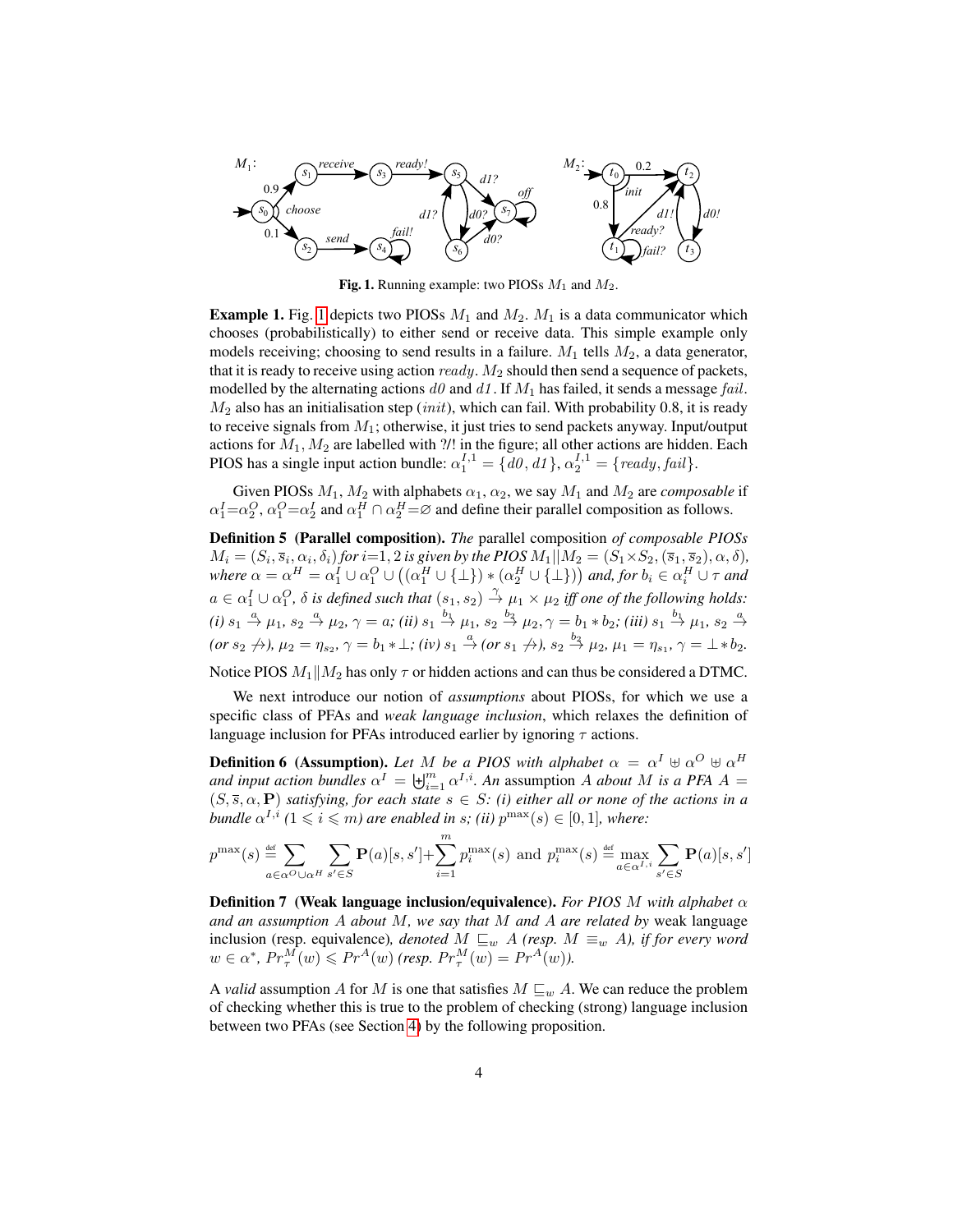

Fig. 2. Assumption A and its PIOS conversion  $pios($ 

**Proposition 1.** Let  $M = (S, \overline{s}, \alpha, \delta)$  be a PIOS and A be an assumption about M.  $pfa(M) = (S, \overline{s}, \alpha \cup {\tau}, P)$  *is the translation of* M *to a PFA, where*  $P(a)[s, s'] =$  $\delta(s, a)(s')$  *for*  $a \in \alpha \cup \{\tau\}$ *. Letting*  $A^{\tau}$  *be the PFA derived from* A *by adding*  $\tau$  *to its alphabet and a probability 1*  $\tau$ *-loop to every state, then:*  $M \sqsubseteq_w A \Leftrightarrow pfa(M) \sqsubseteq A^{\tau}$ .

We will also need to perform a conversion in the opposite direction, translating an assumption PFA A into a (weak language) equivalent PIOS, which we denote  $pios(A)$ .

**Definition 8** (Assumption-to-PIOS conversion). *Given assumption*  $A = (S, \overline{s}, \alpha, P)$ *, and action partition*  $\alpha = (\biguplus_{i=1}^{m} \alpha^{I,i}) \uplus \alpha^{O} \uplus \alpha^{H}$ , *its conversion to a PIOS is defined*  $as\ pios(A) = (S', \overline{s}, \alpha, \delta)$ *, where*  $S' = S \cup \{s^a | s \in S, a \in \alpha^H \cup \alpha^O\} \cup \{s^i | s \in S, a \in \alpha^H \cup \alpha^O\}$  $S, 1 \leq i \leq m$ } and  $\delta$  *is constructed as follows. For any transition*  $s \xrightarrow{a} s'$ , let p denote  $\mathbf{P}(a)[s, s']$  and  $p^{\max}(s)$  and  $p^{\max}_i(s)$  be as defined in Definition 6. Then:

$$
- if a \in \alpha^{O} \cup \alpha^{H}, then \delta(s, \tau)(s^{a}) = \frac{p}{p^{\max}(s)} and \delta(s^{a}, a)(s') = p^{\max}(s);
$$
  

$$
- if a \in \alpha^{I,i} \text{ (for } 1 \leq i \leq m\text{), then } \delta(s, \tau)(s^{i}) = \frac{p^{\max}_{i}(s)}{p^{\max}_{i}(s)} and \delta(s^{i}, a)(s') = p \cdot \frac{p^{\max}(s)}{p^{\max}_{i}(s)}.
$$

**Example 2.** Consider PIOS  $M_1$  from Example 1. Fig. 2 shows a valid assumption A for  $M_1$  (i.e.  $M_1 \sqsubseteq_w A$ ) and the corresponding PIOS  $pios(A)$ . In A, state  $q_0$  has two output actions leading to respective sub-distributions. Thus A is not a PIOS. In  $pios(A)$ , a  $\tau$ transition and the states  $q_0^{ready}$  and  $q_0^{fail}$  (abbreviated to  $q_0^r$  and  $q_0^f$ ) are added.

Now, we describe how to perform compositional verification using our framework. We focus on verifying  $\langle G \rangle_{\geq p}$  on a DTMC  $M_1||M_2$  where  $M_i$  are PIOSs. For simplicity, we will assume that the property refers only to input/output actions of  $M_1$  and  $M_2$  and assume that all hidden actions of  $M_1$  and  $M_2$  have been renamed as  $\tau$  actions, which affects neither the parallel composition  $M_1||M_2$  nor the probability of satisfying G.

An *assume-guarantee triple*  $\langle A \rangle M \langle G \rangle_{\geq p}$  means "whenever component M is part of a system satisfying the assumption A, the system is guaranteed to satisfy  $\langle G \rangle_{\geq p}$ ".

**Definition 9** (Assume-guarantee triple). *If*  $M$  *is a PIOS with alphabet*  $\alpha$ ,  $A$  *is an assumption about* M *and*  $\langle G \rangle_{\geq p}$  *is a probabilistic safety property, then*  $\langle A \rangle M \langle G \rangle_{\geq p}$ *is an* assume-guarantee triple*, with the following meaning:*

$$
\langle A \rangle M \langle G \rangle_{\geq p} \Leftrightarrow \forall M'. \left( M' \sqsubseteq_w A \implies M' \| M \models \langle G \rangle_{\geq p} \right).
$$

Using the translation  $pios(A)$  from PFA to PIOS described above, checking whether a triple is true reduces to standard probabilistic model checking (see Section 2).

**Proposition 2.** *For* A, M *and*  $\langle G \rangle_{\geq p}$  *as given in Definition* 9, *the assume-guarantee triple*  $\langle A \rangle M \langle G \rangle_{\geq p}$  *holds if and only if*  $pios(A) \parallel M \models \langle G \rangle_{\geq p}$ *.*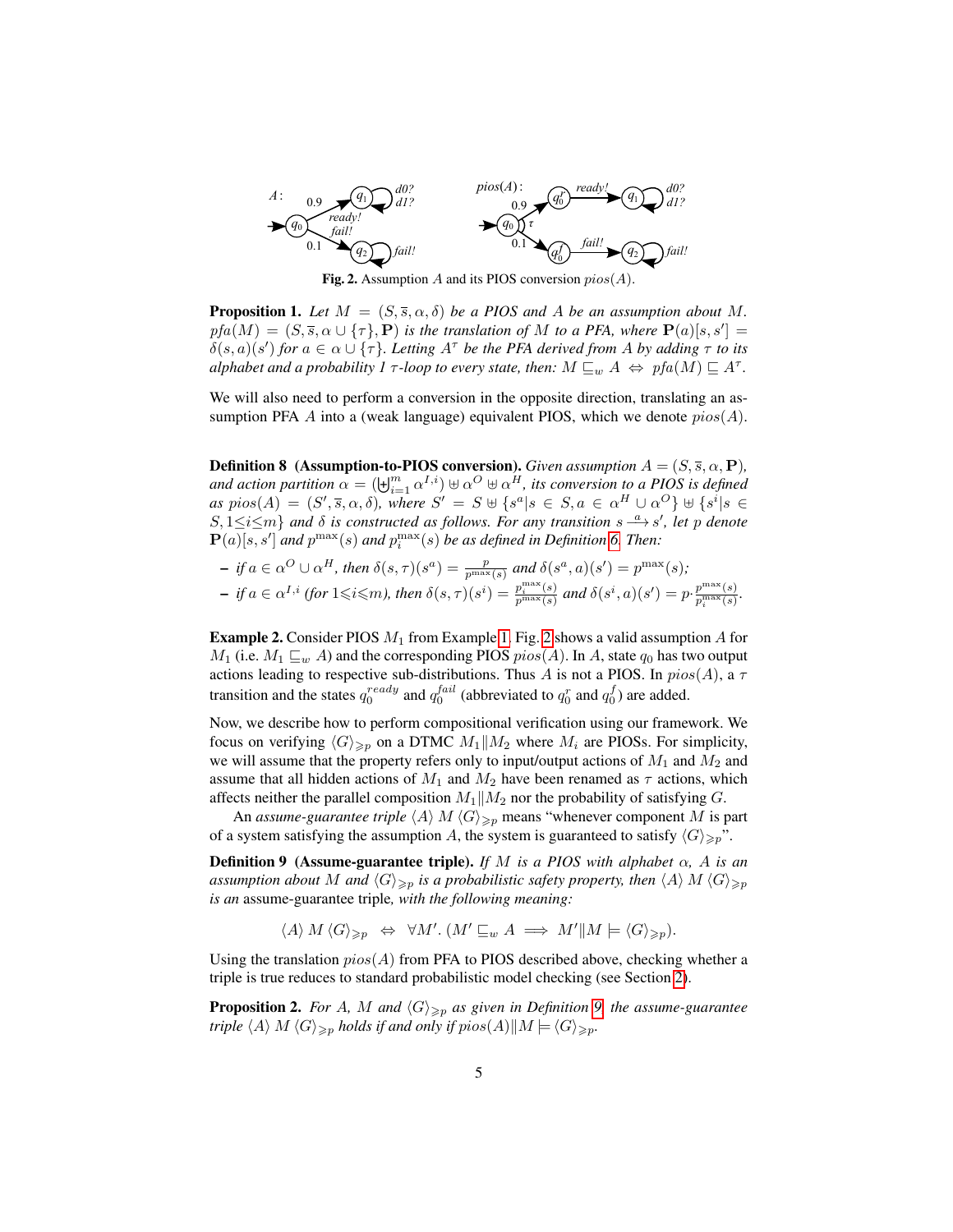Finally, we give an asymmetric assume-guarantee proof rule (in the style of those from [14,13]) for verifying a system  $M_1||M_2$  compositionally.

**Theorem 1.** Let  $M_1$ ,  $M_2$  be PIOSs, A an assumption for  $M_1$  and  $\langle G \rangle_{\geq p}$  a probabilistic *safety property for*  $M_1||M_2$ *. Then the following proof rule holds:* 

$$
\frac{M_1 \sqsubseteq_w A \text{ and } \langle A \rangle M_2 \langle G \rangle_{\geq p}}{M_1 \| M_2 \models \langle G \rangle_{\geq p}} \quad \text{(ASYM-PIOS)}
$$

Thus, given an appropriate assumption  $A$  about  $M_1$ , we can decompose the verification of  $M_1||M_2$  into two sub-problems: checking weak language inclusion between  $M_1$  and A; and checking that  $\langle A \rangle M_2 \langle G \rangle_{\geq p}$ . The former, as shown in Proposition 1, reduces to (strong) language inclusion on PFAs, which we discuss in the next section. The latter, as shown in Proposition 2, requires construction of the DTMC  $pios(A)||M_2$  and then application of standard probabilistic model checking techniques.

**Example 3.** Consider probabilistic safety property  $\langle G \rangle_{\geq 0.9}$ , where G means "fail never occurs". We can check this on running example  $M_1||M_2$  using assumption A from Example 2. Since  $M_1 \sqsubseteq_w A$ , we just need to check that  $pios(A)||M_2 \models \langle G \rangle_{\geq 0.9}$ . As  $pios(A)||M_2$  has a single path  $(q_0t_0) \xrightarrow{\tau * init, 0.08} (q_2t_1) \xrightarrow{fail, 1} (q_4t_1) \cdots$  containing *fail* with probability 0.08,  $\langle G \rangle_{\geq 0.9}$  is satisfied (since  $1 - 0.08 \geq 0.9$ ) and we are done.

**Completeness.** Our framework is *complete* in the sense that, if  $M_1||M_2| \leq \langle G \rangle_{\geq p}$ , we can always find an assumption A to apply Theorem 1 by converting  $M_1$  to a PFA.

#### 4 Deciding Language Inclusion for PFAs

As discussed above, verifying whether a component satisfies an assumption in our framework reduces to checking language inclusion between PFAs, i.e. deciding whether two PFAs  $A_1$  and  $A_2$  over the same alphabet  $\alpha$  satisfy  $A_1 \subseteq A_2$ . In this section, we propose a *semi*-algorithm for performing this check. If  $A_1 \sqsubseteq A_2$  does *not* hold, then the algorithm is guaranteed to terminate and return a lexicographically minimal word as a counterexample; but if  $A_1 \sqsubseteq A_2$  *does* hold, then the algorithm may not terminate. The latter case is unavoidable since the problem is undecidable (see [8]).

**Input:** PFAs  $A_1$  and  $A_2$  over the same alphabet  $\alpha$ . **Output:** true if  $A_1 \sqsubseteq A_2$ ; or false and a cex  $w' \in \alpha^*$ . 1: *queue* :=  $\{(\iota_1, \iota_2, \varepsilon)\}, V := \{(\iota_1, \iota_2, \varepsilon)\}\$ 2: while *queue*  $\neq \emptyset$  do 3: remove  $(v_1, v_2, w)$  from the head of *queue* 4: for all  $a \in \alpha$  do 5:  $v'_1 := v_1 P_1(a); v'_2 := v_2 P_2(a); w' := wa$ 6: **if**  $v'_1 \kappa_1 > v'_2 \kappa_2$  **then return false** and cex  $w'$ 7: else if  $(v'_1, v'_2, w')$  does not satisfy (C1), (C2) then 8: add  $(\mathbf{v}'_1, \mathbf{v}'_2, \mathbf{w}')$  to the tail of *queue* 9:  $V := V \cup \{(\mathbf{v}'_1, \mathbf{v}'_2, w')\}$ 10: return true

Fig. 3 shows the semialgorithm to decide if  $A_1 \sqsubseteq$  $A_2$ , where  $A_i = (S_i, \overline{s}_i, \alpha, \mathbf{P}_i)$ for  $i = 1, 2$ . We also define  $\iota_i$  and  $\kappa_i$  as in Section 2. Inspired by the language equivalence decision algorithm in [18], our method proceeds by expanding a tree. Each node of the tree is of the form  $(v_1, v_2, w)$ , where w is a word and  $v_i =$  $\iota_i \mathbf{P}_i(w)$  (for  $i = 1, 2$ ) is the vector of probabilities of

Fig. 3. Semi-algorithm for deciding PFA language inclusion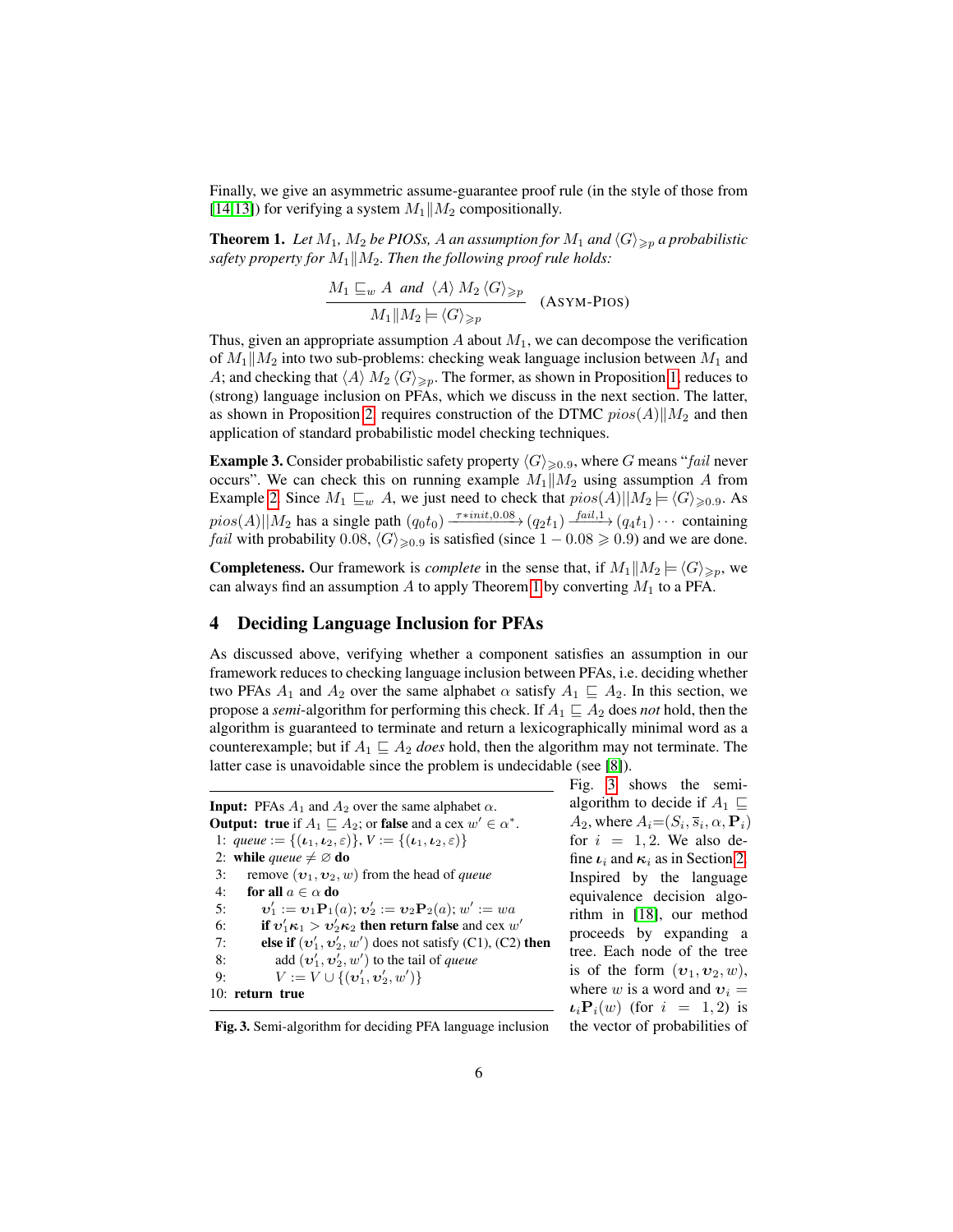reaching each state via word w in  $A_i$ . Note that  $v_i \kappa_i$  is the probability of PFA  $A_i$  accepting the word w. The root of the tree is  $(\iota_1, \iota_2, \varepsilon)$ , where  $\varepsilon$  is the empty word. As shown in Fig. 3, we use a *queue* of tree nodes, which expands the tree in breadth-first order. In addition, we maintain a set  $V$  of non-leaf nodes, which initially only contains the root. The main difference between our method and [18] is that we adopt different criteria to decide when to add a node to the non-leaf set  $V$ . In [18], the set  $V$  is maintained by calculating the span of vector space. However, for the language inclusion check, we cannot simply use the same criteria.

In each iteration, we remove a node  $(v_1, v_2, w)$  from the head of *queue*. We then expand the tree by appending a set of its child nodes  $(\bm{v}'_1, \bm{v}'_2, w')$ , where  $\bm{v}'_1 := \bm{v}_1 \mathbf{P}_1(a)$ ,  $v_2' := v_2 \mathbf{P}_2(a)$  and  $w' := wa$  for all actions  $a \in \alpha$ . If there is a node  $(v_1', v_2', w')$  such that  $Pr_1(w') = \mathbf{v}_1' \kappa_1 > \mathbf{v}_2' \kappa_2 = Pr_2(w')$ , then the algorithm terminates and returns  $w'$  as a counterexample for  $A_1 \sqsubseteq A_2$ . Otherwise, we check if we can *prune* each child node  $(\boldsymbol{v}'_1, \boldsymbol{v}'_2, w')$  (i.e. make it a leaf node) by seeing if it satisfies either of the following two criteria: (C1)  $v'_1 \kappa_1 = 0$ ; (C2) There exist |V| non-negative rational numbers  $\rho^i$ such that, for all  $(\boldsymbol{v}_1^i, \boldsymbol{v}_2^i, w^i) \in V$ ,  $\boldsymbol{v}_1^i \leq \sum_{0 \leq i < |V|} \rho^i \boldsymbol{v}_1^i$  and  $\boldsymbol{v}_2^i \geq \sum_{0 \leq i < |V|} \rho^i \boldsymbol{v}_2^i$ , where  $\leq$  and  $\geq$  denote pointwise comparisons between vectors.

Criterion (C1) is included because it is never possible to find a counterexample word with accepting probability less than  $v'_1 \kappa_1 = 0$ . Criterion (C2) is included because any node satisfying it would guarantee  $v'_1 \kappa_1 \le v'_2 \kappa_2$ ; moreover, if the algorithm terminates and a node satisfies (C2), all of its descendants also satisfy (C2). We can thus make it a leaf node. In practice, (C2) can easily be checked using an SMT solver. If a node cannot be pruned, we add it to the tail of *queue* and to the non-leaf set *V*. The algorithm terminates if *queue* becomes empty, concluding that  $A_1 \sqsubseteq A_2$ .

Correctness and termination. The correctness of the semi-algorithm in Fig. 3 is shown formally in [8]. A guarantee of termination, on the other hand, cannot be expected due to the undecidability of the underlying problem.

#### 5 L\*-Style Learning for PFAs

In this section, we propose a novel method to learn a PFA for a target weighted language generated by an unknown PFA. It works in a similar style to the well-known  $L^*$ algorithm [2] for learning regular languages: it constructs an *observation table* (of acceptance probabilities for each word) based on two types of *queries* posed to a *teacher*. *Membership queries* ask the probability of accepting a particular word in the target PFA; *equivalence queries* ask whether a hypothesised PFA yields exactly the target language.

Fig. 4 shows the learning algorithm. It builds an observation table  $(P, E, T)$ , where  $P$  is a finite, non-empty, prefix-closed set of words,  $E$  is a finite, non-empty, suffixclosed set of words and  $T : ((P \cup P \cdot \alpha) \cdot E) \rightarrow [0, 1]$  maps each word to its accepting probability in the target language ( · denotes concatenation over sets). The rows of table  $(P, E, T)$  are labelled by elements in the prefix set  $P \cup P \cdot \alpha$  and the columns are labelled by elements in the suffix set E. The value  $T(u \cdot e)$  of the entry at row u and column e is the acceptance probability of the word u·e. We use  $row(u)$  to represent the  $|E|$ dimensional row vector in the table labelled by the prefix  $u \in (P \cup P \cdot \alpha)$ .

Inspired by [4], which gives an L\*-style algorithm for learning multiplicity automata, we define the notions of *closed* and *consistent* observation tables by estab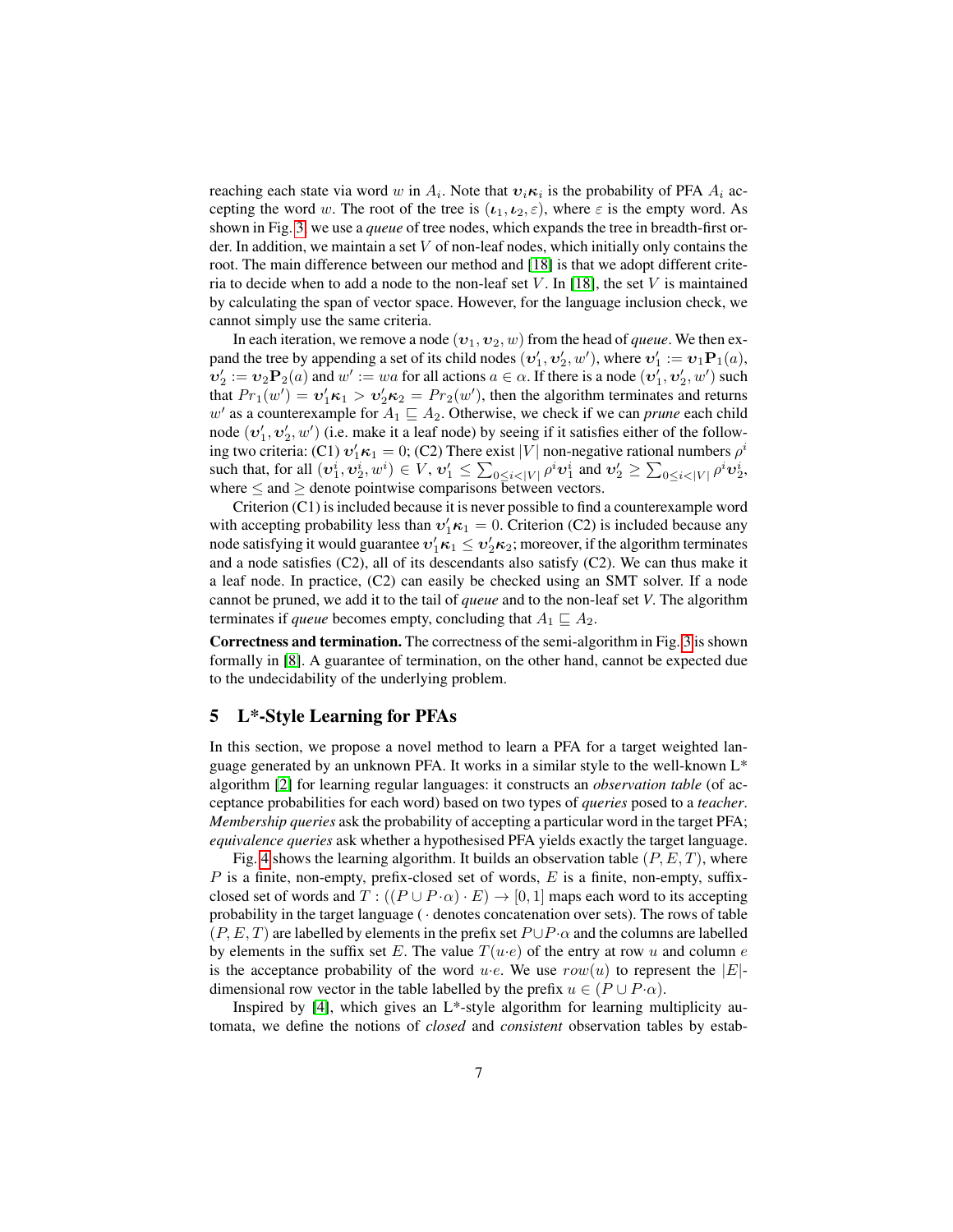**Input:** The alphabet  $\alpha$  of a target weighted language generated by an unknown PFA. Output: A PFA accepting the target language.

- 1: initialise the observation table  $(P, E, T)$ , letting  $P = E = \{\varepsilon\}$ , where  $\varepsilon$  is the empty word
- 2: fill T by asking membership queries for  $\varepsilon$  and each action  $a \in \alpha$
- 3: while (P, E, T) is not *closed* or not *consistent* do
- 4: **if**  $(P, E, T)$  is not *closed* then find  $u \in P$ ,  $a \in \alpha$  that make  $(P, E, T)$  not closed
- 5: add  $u \cdot a$  to P, and extend T to  $(P \cup P \cdot \alpha) \cdot E$  using membership queries
- 6: if  $(P, E, T)$  is not *consistent* then find  $a \in \alpha, e \in E$  that make  $(P, E, T)$  not consistent
- 7: add  $a \cdot e$  to E, and extend T to  $(P \cup P \cdot \alpha) \cdot E$  using membership queries
- 8: construct a hypothesised PFA A and ask an equivalence query
- 9: if answer = no, with a counterexample c then add c and all its prefixes to P
- 10: extend T to  $(P \cup P \cdot \alpha) \cdot E$  using membership queries, goto Line 4
- 11: else return PFA A

Fig. 4. L\*-style learning algorithm for PFAs

lishing linear dependencies between row vectors. Observation table (P, E, T) is *closed* if, for all  $u \in P$  and  $a \in \alpha$ , there exist non-negative rational coefficients  $\phi_i$  such that  $row(u \cdot a) = \sum_{u_i \in P} \phi_i row(u_i)$  and *consistent* if, for any rational coefficients  $\psi_i$ ,  $\forall e \in E$ .  $\sum_{u_i \in P} \psi_i T(u_i \cdot e) = 0$  implies  $\forall a \in \alpha, e \in E$ .  $\sum_{u_i \in P} \psi_i T(u_i \cdot e) = 0$ . The need for coefficients to be non-negative (for *closed*) is a stronger condition than in [4].

As shown in Fig. 4, the observation table is filled with the results of membership queries until it is both closed and consistent. At each step, if  $(P, E, T)$  is not closed (resp. consistent), then the algorithm finds  $u \in P$ ,  $a \in \alpha$  (resp.  $a \in \alpha$ ,  $e \in E$ ) that make it not closed (resp. consistent), according to the definitions above, and adds  $u.a$  (resp.  $a.e)$  to the table. When  $(P, E, T)$  is closed and consistent, the learning algorithm builds a hypothesis PFA A (see below) and poses an equivalence query. If the teacher answers "no" (that A does not yield the target language), a counterexample  $c \in \alpha^*$  is given, for which  $Pr^{A}(c)$  is incorrect. The algorithm adds c and all its prefixes to P, updates the observation table and continues to check if the table is closed and consistent. If the teacher answers "yes", the algorithm terminates and returns A.

Construction of a hypothesis PFA  $A = (S, \overline{s}, \alpha, P)$ , from a closed and consistent table  $(P, E, T)$ , proceeds as follows. First, we find a subset of P, denoted  $con(P)$ , such that every element of  $\{row(u)|u \in P\}$  can be represented as a *conical combination* of elements in  $\{row(v)|v \in con(P)\}$ , i.e. there are non-negative rational coefficients  $\lambda_i$  such that, for all  $u \in P$ ,  $row(u) = \sum_{v_i \in con(P)} \lambda_i row(v_i)$ . The set of states in the PFA is then  $S = \{s_0, \ldots, s_{n-1}\}\$ , where each state  $s_i$  corresponds to a row vector in  ${row(v)|v \in con(P)}$  and the initial state  $\overline{s}$  corresponds to  $row(\varepsilon)$ . To obtain  $P(a)$  for each  $a \in \alpha$ , we compute, for  $s_i \in S$ , rational coefficients  $\gamma_j$  such that  $row(s_i \cdot a) = \sum_{s_i \in S} \gamma_i row(s_i)$  and then define  $\mathbf{P}(a)[s_i, s_j] := \gamma_i \cdot (T(s_i \cdot \varepsilon)/T(s_i \cdot \varepsilon))$ .  $s_j \in S \gamma_j row(s_j)$  and then define  $\mathbf{P}(a)[s_i, s_j] := \gamma_j \cdot (T(s_j \cdot \varepsilon)/T(s_i \cdot \varepsilon)).$ 

Correctness and termination. When the learning algorithm terminates, it returns a correct PFA, as guaranteed by the equivalence query check. Unfortunately, we cannot prove the termination of our method. For  $L^*$ , the corresponding proof uses the existence of a unique minimal DFA for a regular language. However, an analogous property does not exist for weighted languages and PFAs. According to [4], the smallest multiplicity automaton *can* be learnt given a weighted language. However, as shown in [6], converting a multiplicity automaton to a PFA (even for the subclass that define stochastic languages) is not always possible.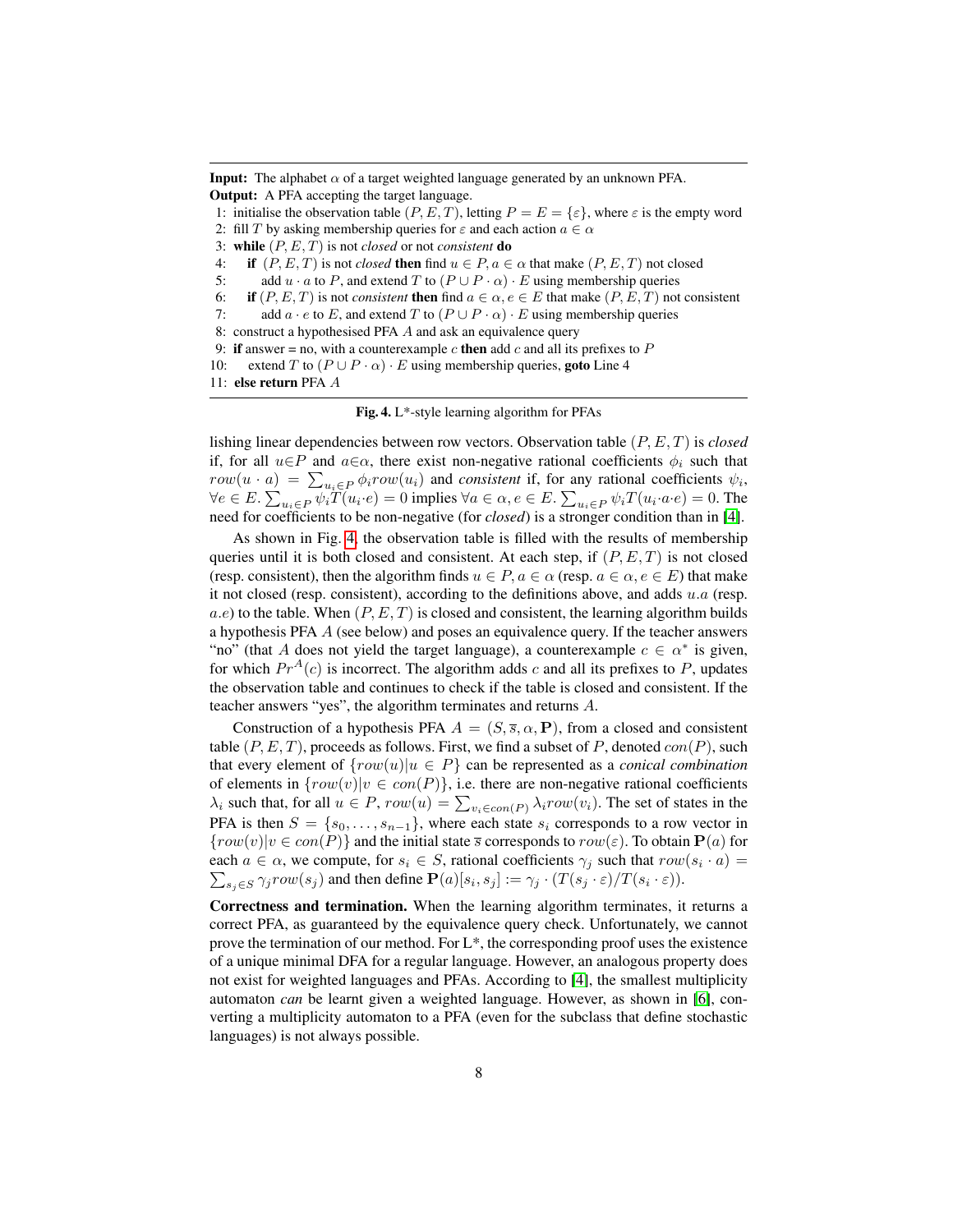

Fig. 5. L\*-style PFA learning loop for probabilistic assumption generation.

#### 6 Learning Assumptions for Compositional Verification

Finally, we build upon the techniques introduced in Sections 4 and 5 to produce a fully-automated implementation of the assume-guarantee framework proposed in Section 3. In particular, we use PFA learning to automatically generate assumptions to perform compositional verification. Fig. 5 summarises the overall structure of our approach, which aims to verify (or refute)  $M_1 \parallel M_2 \models \langle G \rangle_{\geq p}$  for two PIOSs  $M_1, M_2$  and a probabilistic safety property  $\langle G \rangle_{\geq p}$ . This is done using proof rule (ASYM-PIOS) from Section 3, with the required assumption PFA  $A$  about component  $M_1$  being generated through learning. The left-hand side of the figure shows the learning algorithm of Section 5, which drives the whole process; the right-hand side shows the teacher.

The teacher answers *membership queries* (about word w) by computing the probability  $Pr_{\tau}^{M_1}(w)$  of word w in  $M_1$ . It answers *equivalence queries* (about conjectured PFA A) by checking if A satisfies both premises of rule (ASYM-PIOS): (i)  $M_1 \sqsubseteq_w A$ , and (ii)  $\langle A \rangle M_2 \langle G \rangle_{\geq p}$ . The first is done using Proposition 1 and the algorithm in Section 4. The second is done using Proposition 2, which reduces to probabilistic model checking of the DTMC  $pios(A) \parallel M_2$ .

If both premises are true, we can conclude that  $M_1 \parallel M_2 \models \langle G \rangle_{\geq p}$  holds. Otherwise, the teacher needs to provide a counterexample  $c$  for the learning algorithm to update the observation table and proceed. If premise (i) failed, then  $c$  is taken as the word showing the violation of (weak) language inclusion. If premise (ii) failed, we try to extract c from the results of model checking. We extract a *probabilistic counterexample* [11] C: a set of paths showing  $pios(A)||M_2 \not\models \langle G \rangle_{\geq n}$ . Following the same approach as [9], we transform C into a (small) fragment of  $M_1$  (denoted  $M_1^C$ ) and check whether  $M_1^C||M_2 \not\models \langle G \rangle_{\geq p}$ . If so, we stop the learning loop, concluding that  $M_1||M_2 \not\models \langle G \rangle_{\geq p}$ . If, on the other hand, C is a *spurious counterexample*, we can always extract, from C a counterexample (word)  $c$  such that the learning algorithm can update its observation table. Full details can be found in the extended version of this paper [8].

From the arguments above, we can show that, when the learning loop terminates, it always yields a correct result. It should be pointed out, though, that since the loop is driven by the learning algorithm of Section 5, whose termination we cannot prove, we are also unable to guarantee that the loop finishes. Furthermore, weak language inclusion checks use the semi-algorithm of Section 4, which is not guaranteed to terminate.